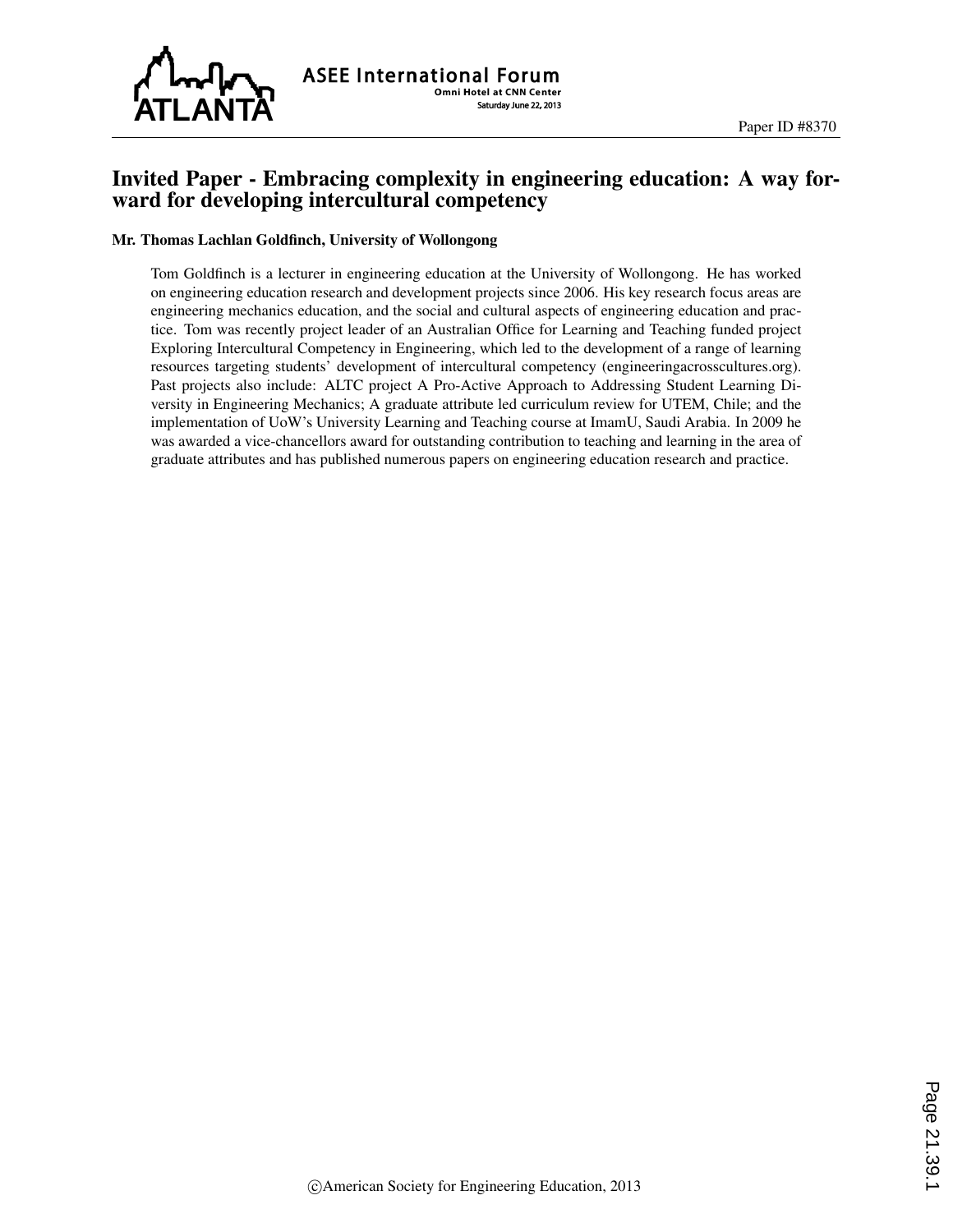# **Embracing complexity in engineering education: A way forward for developing intercultural competency**

### **Abstract**

Discourse surrounding the global nature of the engineering profession has fueled a push towards engineering education that prepares graduates to work effectively across foreign cultures and customs<sup>1-3</sup>. The author argues that while this outward focus is important and necessary, there is also a need to focus on preparing graduates for cultural issues that will arise much closer to home. Identifying, and working with subtle cultural differences that can occur in workplaces, organizations and the community, where the population may initially appear monocultural, presents unique challenges. The way in which one assumes cultural uniformity in a given situation can contribute to the oversimplification of a problem, and subsequently the pursuit of ineffective solutions. In a recent project, the author and colleagues sought to develop educational modules that introduced students, and staff, to strategies for identifying complexities arising from these subtle cultural contrasts and conflicts. In the process, a model for knowledge management by Kurtz and Snowden<sup>4</sup> has been identified that neatly frames the way we approach learning and decision making in engineering education and practice. The framework distinguishes the ways in which one perceives a problem in terms of its complexity and the strategies employed to solve it. This paper describes the applications of this framework to engineering education that focuses on developing students' intercultural competency. The way this framework has been used to design learning activities as well as its usefulness for staff training and development are outlined. The author proposes potential applications of this framework to other areas of engineering curricula as a way to embrace complexity in learning and teaching and avoid oversimplifying complicated problems.

#### **Introduction**

*Globalisation*, *diversification*, *community engagement*, *socially responsible*, these are all term that appear often when talking about modern engineering practice. Criteria set by professional bodies for accrediting engineering degree programs have set in stone the need for graduates to think well beyond the technical domains of engineering<sup>5</sup>. The cultural differences students are likely to encounter when working overseas or liaising with colleagues offshore has placed an emphasis on global competency and international aspects of intercultural competency. There is now a substantial body of work exploring this area<sup>1-3</sup>.

Many of the considerations relating to working across national boundaries involve clearly identifiable, though not necessarily known, differences in cultural norms and work practices. This discussion paper looks at cross cultural interactions from a different perspective. It explores the question:

### *How can subtle cultural differences be managed in engineering education and practice?*

These considerations stem from the authors experience contributing to an Australian Office for Learning and Teaching funded project, *Engineering Across Cultures*, abbreviated to EAC.

#### **Intercultural competency**

Intercultural competency (or cultural competence, intercultural competence, cross-cultural competence) has many definitions. Ang and Van Dyne7 define cultural competence succinctly as *an individual's capability to function and manage effectively in culturally*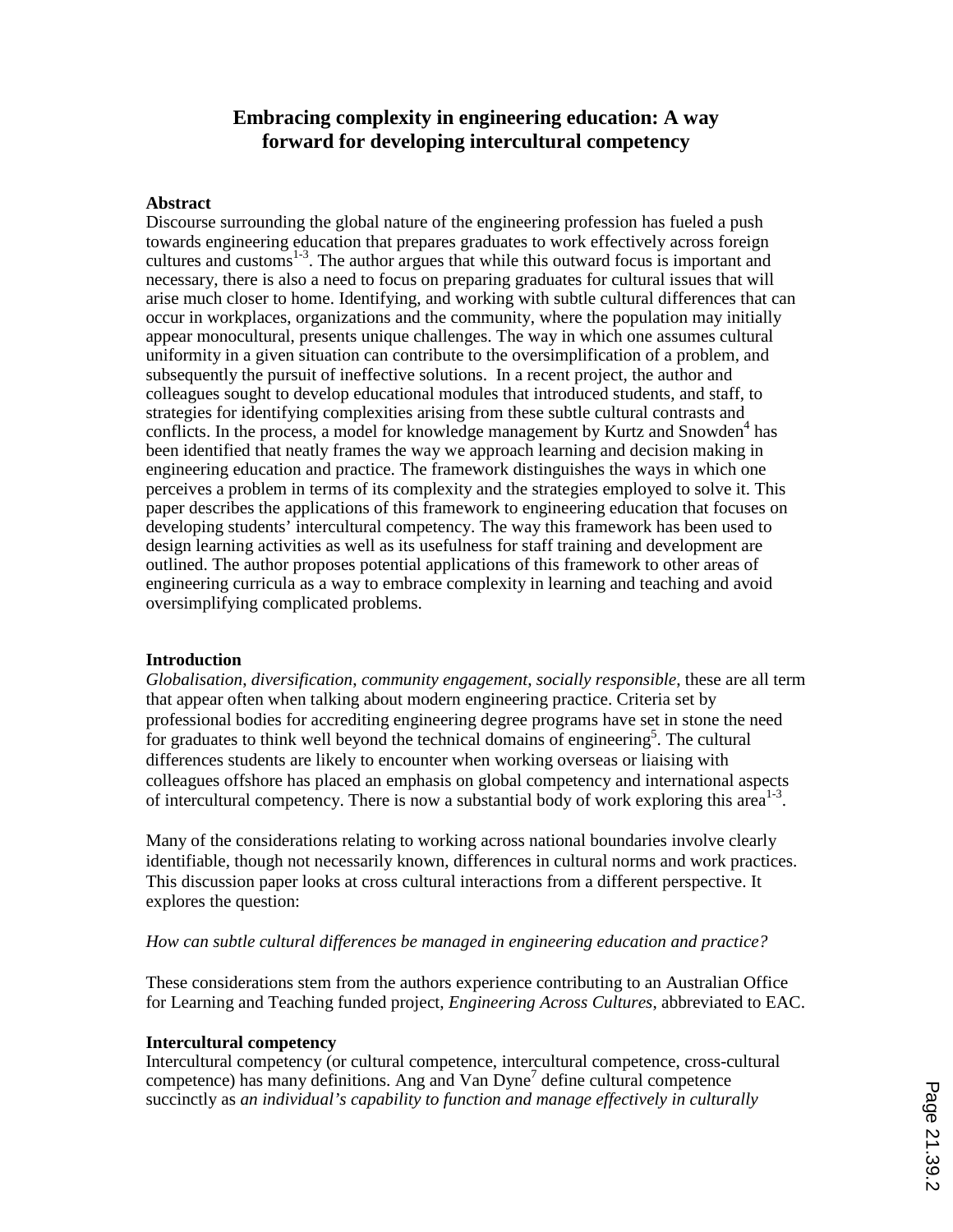*diverse settings*. Deardorff8 defines it as *effective and appropriate behavior and communication in intercultural situations*. These definitions and many others refer to the term 'culture' in describing what it is to be interculturally competent<sup>9</sup>. The Author argues that this is where the challenge really begins. Definitions of culture range from those that are very detailed and specific to those that are more general and all encompassing. Hofstede's five dimensions of culture is one such definition that is quite specific $10$ :

- 1. *Power/Distance:* how inequalities in prestige, wealth and power are handled, within the family, education, work, politics, religion and ideas;
- 2. *Uncertainty Avoidance:* how uncertainty about the future is handled, with artifacts addressing the uncertainties of nature; laws (rules), the behaviour of others; and religion, what we do not know;
- 3. *Individualism/Collectivism:* what the relationship is between the individual and the collective;
- 4. *Masculinity/Femininity:* what gender role patterns are, and how highly differentiated the roles are;
- 5. *Long-term/Short-term Orientation:* whether the focus is on gratifying short-term needs or responding to longer term social and moral obligations.

Another more general definition states that culture encompasses 'socio-political factors (e.g. socio-cultural history, government and laws, religion, etc.) as well as familial and communal customs, norms, beliefs, opinions and rituals<sup> $11$ </sup>. The different definitions all highlight the complexity of culture as a concept. It involves deep-seated beliefs and practices that are largely shared with others within a cultural grouping. It is important to note that the literature around culture rarely associates culture with nationality. This is where intercultural competence is differentiated from global competence.

The EAC project explored academics' understanding of intercultural competence through a series of workshops with engineering educators in Australia. An outcome of these workshops was to develop a set of simple statements from participants own understandings about culture, drawing from the definitions above. These statements define culture in simple terms, and relate this to intercultural competency, and then on to the challenges that will be faced by engineering graduates. It was clear from this process that engineering educators also saw the distinction between culture and nationality, and the result was the following three statements:

*Culture: Values, beliefs and behaviors* 

*Intercultural Competency: Appreciating, respecting and adapting to other values, beliefs and behaviors and working with differences*

*Challenges faced by graduates: Identifying and understanding values, beliefs, and behaviors of one's self and others*

## **An educational approach**

The educational approach developed in the EAC project focused on the third of the statements above, the challenges faced by graduates. Identifying and understanding culture is enormously challenging. Equating culture with nationality certainly makes the process of identifying cultural differences simpler. Other research has indicated that students are more confident in judging their own levels of cultural competence (their perceived level of knowledge and skill about other cultures) when cultural differences can be aligned with differences in nationality<sup>12</sup>.

The learning modules developed within the Engineering Across Cultures project sought to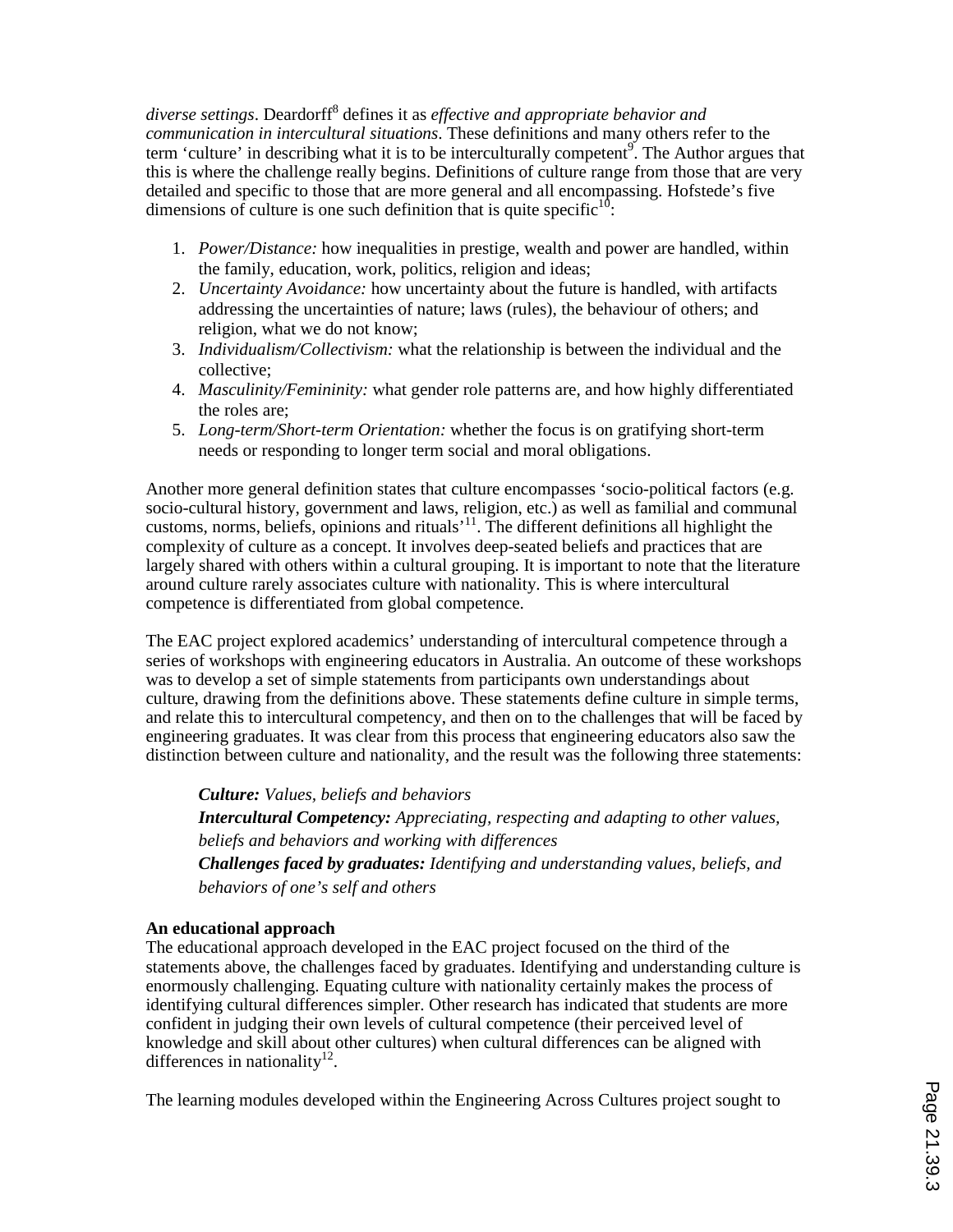take students beyond the culture as nationality paradigm. The modules address the issue of identifying cultural differences within one's own country, and in some cases, within a workplace. Variation theory in learning suggests that development of new understandings is dependent on observing differences between what is known and what is new<sup>13-14</sup>. For example, understanding the concept of color requires the observation of many different colours. When differences in culture are subtle, that is, there is limited variation, understanding the attributes of culture that contribute to behavior and actions is difficult. Hence, understanding culture and its impact on behavior and other outcomes when a student may be overly familiar with, or even embedded within that culture presents some interesting challenges.

To help identify cultural issues and their impacts, the EAC approach breaks down discussions about cultural issues in engineering into cultural contexts. The materials developed by the project cover five cultural context found in engineering education and practice identified by the project team:

- 1. Living culture Developing awareness and understanding of how engineering fits into social contexts
- 2. Workplace culture Seeing how workplace cultures evolve and their effect on work practices
- 3. Community culture Engaging with community issues that engineers often encounter
- 4. Technical/cultural demands Exploring links between technical and cultural requirements in design and practice
- 5. Culture in the classroom Identifying students' priorities and cultivating a classroom learning culture that is open and accepting of new ways of thinking (for the educator).

In many of the case studies and scenarios presented in the EAC modules, few have a 'correct' or 'best' solution. The modules do not attempt to guide students towards what the resource developers believed is an optimum solution. Rather, the modules instead aim to structure learning to encourage students to identify unknowns, in terms of cultural differences, and develop strategies for dealing with them. The approach takes a distinct departure from content focus and instead seeks to guide students towards a level of comfort with uncertainty and complexity.

#### **Getting comfortable with complexity**

The EAC resources were structured around a theoretical framework originally designed as a knowledge management concept. The Cynefin Domains of Knowledge<sup> $\frac{1}{4}$ </sup>, originated from organizational research at IBM and is presented in Figure 1. The model, as used in this engineering education context, clarifies the way in which people seek out and deal with knowledge in different situations. While the Authors understanding and explanation of the model may differ slightly from that of the original authors, it is considered in this paper only as it relates to engineering education. The model uses the idea of cause and effect relationships to explore five different conditions that may be found at different times in during the learning process. These conditions have informed the structure of activities for each of the EAC teaching modules.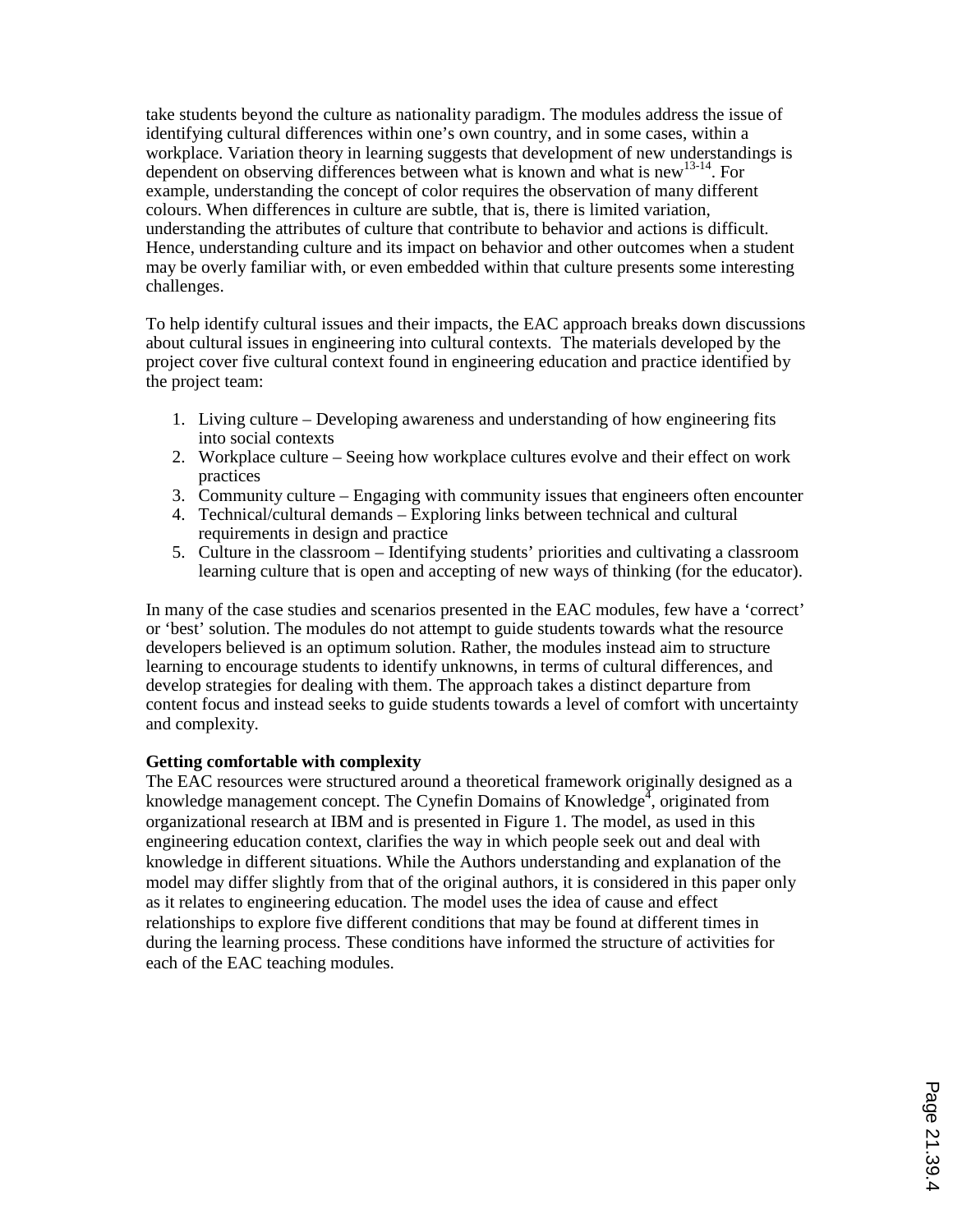

**Figure 1 The Cynefin Domains of Knowledge (Kurtz & Snowden, 2003)**

Traditional education mainly focuses on the 'ordered' domains on the right. The 'visible order' exists where there are known cause and effect relationships that can be used to easily predict an outcome. One such example is the layout of a traditional tiered lecture theatre. Students walk in to the room with the understanding that the lecturer will present from the front, and that there is a good chance that their role in the class will be that of a passive learner. They are there to listen, take notes, or alternatively, spend some time on facebook.

The 'hidden order' exists when causes and effects are not known initially, but can be identified, understood and repeated. This condition may exist in that same lecture theatre where the lecturer effectively utilizes active lecturing strategies. In this scenario students walk into the room with a certain expectation of their role in the class that is subsequently upset by the teaching approach of the lecturer. Never the less, this new approach can be understood over the course of the first class. This means that the order is knowable, and will be anticipated in the next class taught by that lecturer. Other examples of the 'hidden order' include the introduction of technical engineering concepts in a tutorial class. The causes and effects in this case are concepts, procedures and correct solutions that are discovered under the guidance of a teacher (i.e. lab classes, simple engineering mechanics problems).

The two 'un-ordered' (an interesting word play on the paranormal idea of the 'un-dead' – not alive, not dead but somewhere in between) domains are where the approach used in the EAC modules on intercultural competence are targeted. The 'complex' domain describes conditions where the relationship between cause and effect is difficult to predict, and may only make sense after an event has occurred. These situations are common in engineering education and practice, where events occur that have not, and could not be perfectly planned for from the outset. Effectively dealing with this complexity requires continual observation of the progress of a project or educational activity and appropriate readjustments to the approaches used to ensure the desired outcome. Competence in this domain is particularly important for anticipating challenges, and putting in place strategies for dealing with issues as they arise. In terms of the lecture theatre scenario, imagine a class of students who are anticipating an active lecturing approach and met with a very passive chalk and talk style. This is likely to lead to unrest among students and without anticipating this scenario and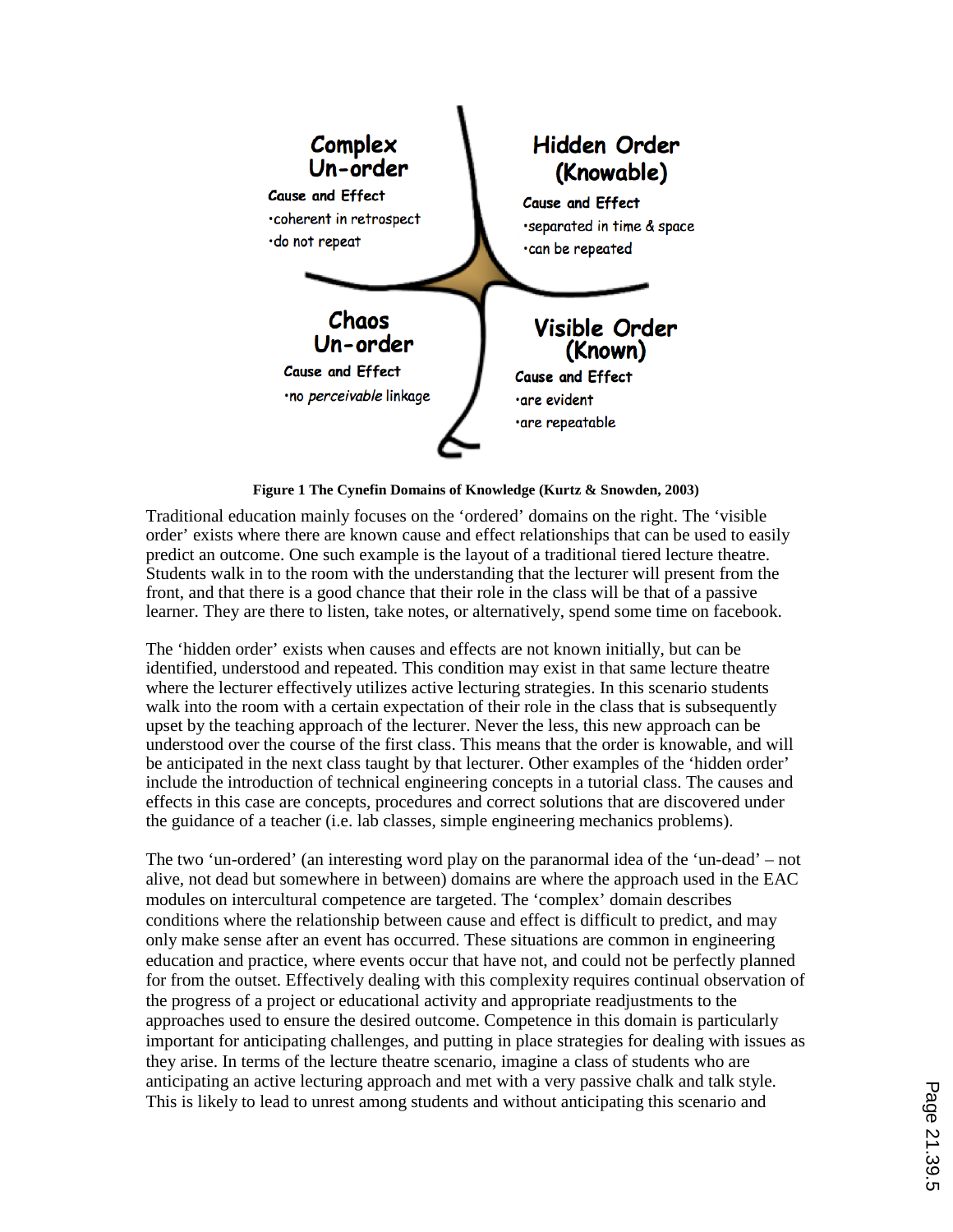having strategies for dealing with it on hand, the lecturer may lose control of the class. The EAC modules encourage students to become comfortable in the complex domain by providing case studies or scenarios of events that have already occurred in engineering projects. In these case studies, subsequent investigations have identified workplace cultures or other cultural practices as having led to the event. Students are required to analyze the factors at play and develop possibilities for how a workplace or community culture has evolved and contributed to the event, and then propose strategies for managing these possibilities in future scenarios.

The fourth domain is 'chaos'. Conditions of chaos exist where there are so many factors at play that the relationship between cause and effect is impossible to determine with any certainty. Effectively managing chaos requires one to first recognize that conditions of chaos exist. Then, using the best judgment available, one must simply take action and observe the outcome. While the EAC modules deal mostly with the complex domain, students are encouraged at certain points, where the best course of action for dealing with a scenario is unclear, to simply discuss the situation with their peers and make a decision.

Overall, the EAC approach keeps students within the un-ordered domains by posing engineering challenges involving intercultural interactions and using a simulation style. The challenges simulate those encountered in engineering practice where students need to work with incomplete information. Activities in each module encourage them to work just sufficiently beyond current levels of knowledge so as to stretch their capabilities for absorbing, managing and responding to new information - and develop their self-confidence while doing so.

The fifth and very important domain is the shaded area in the middle of figure one. This region is referred to by Kurtz and Snowden as 'Disorder'. It is often the starting point at which the relationship between cause and effect is not known to the student. It is important that students recognize when they are in this situation, not knowing whether the way forward is ordered or un-ordered. Failing to move from this region of the model to the appropriate domain can lead to distress and a retreat to inappropriate or ineffective strategies for dealing with the situation. To illustrate, this is similar to what can be observed in complex political debates where participants create an overly simplistic understanding of cause and effect in the ordered domains as opposed to the more appropriate, but less comfortable 'un-ordered' domains. The result is ineffective policy decisions. In the EAC materials, this reaction is avoided by providing students with just enough guidance to recognize complexity or chaos in the scenarios and identify patterns. These patterns help students to understand the underlying culture that may be contributing to the outcome of the scenario.

#### **The Cynefin Domains as a staff development tool**

In developing the EAC materials, exploring the Cynefin Domains model and running workshops with engineering academics, the author noted other potential applications of the model. Complexities in large engineering projects, academic research and even the organizational structures within which academics operate are commonly recognized and accepted. However, the same is not always true of students and academics views on engineering education. Views on the learning and teaching process often involve fault projected on others, oversimplification of the responsibilities of students and educators, and approaches to teaching and study that do not respond to the complicated and inconsistent nature of learning needs<sup>15-16</sup>. In the world of business administration, there is a growing understanding of the need for business models to be flexible and responsive to market demands in increasingly complex environments. Kelly and  $\Delta$ lison<sup>17</sup> propose an approach to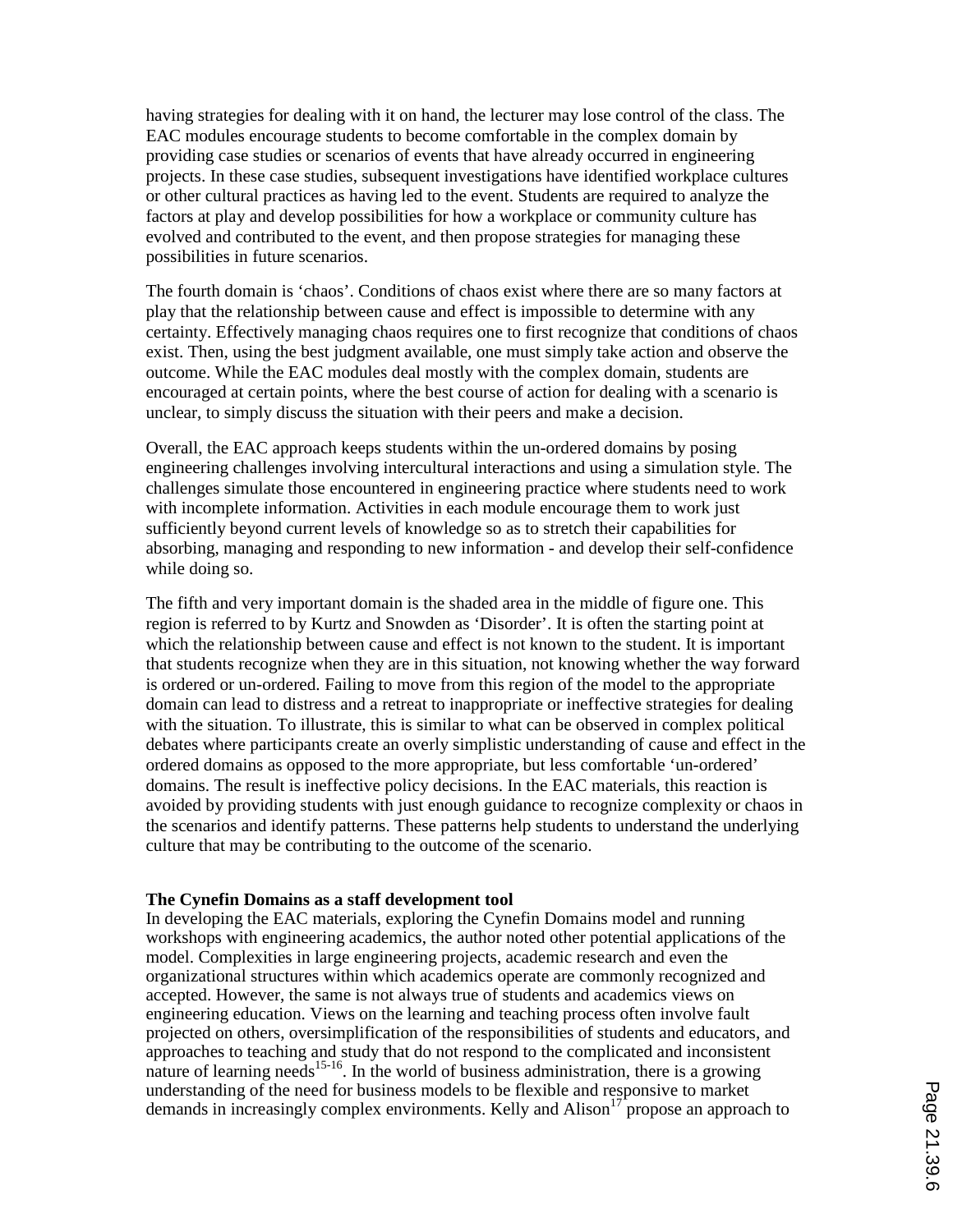managing business that embraces complexity, rather than trying to predict and meet market demands. The outcomes of such approaches can be seen in the runaway success of new types of consumer products such as smart phones that allow users to customize the functions of the device to meet their needs. Businesses operating successfully in this domain are clearly comfortable in the un-ordered domains.

Many of the more traditional approaches that are common in engineering education encourage students to remain in the ordered domains of knowledge through textbook style problems and 'correct' solutions to design scenarios. These approaches most certainly have their place in engineering education, the fundamentals are important, and there is often a right and wrong answer. However, in implementing the EAC modules, the project team frequently encountered academics seeking to impose these types of approaches when dealing with intercultural competency. It was also evident from early staff reactions that the staff themselves did not view the educational process as existing within the un-ordered domains. Embracing complexity is not only an issue for students, it is of key importance for staff.

For this reason, in preparation for the implementation of the EAC modules in a first year (freshmen) design subject, the Cynefin Domains have been utilized to great effect as a staff development tool. Staff were encouraged to consider the classroom as a complex system, where it is possible to anticipate cause and effect (teaching an learning) but that it is not possible to predict outcomes absolutely. This approach has led to a greater level of acceptance of the need for flexibility in teaching approaches and to plan alternative strategies for explaining ideas and facilitating learning activities. The effect of this approach in staff development has not been evaluated externally. However, the invitation extended to the author from the design subject lecturer and tutors to redevelop the entire subject around this approach gives some cause for optimism about its usefulness as both an educational design and staff development tool.

#### **Where to next?**

This discussion paper has presented some of the author's experiences in addressing the challenging area of Intercultural Competency in engineering education. In the process of addressing this challenge, an educational model has been identified that is rarely seen in engineering education research and development. The usefulness and alternative applications of the Cynefin Domains model have been discussed in the interest of sparking wider interest in the model among engineering educators. It is hoped that this framework, used as an educational design and staff development tool to help engineering education continue to break away from traditional approaches to embrace complexity in the classroom.

#### **References**

- 1. Thomas, D.C. and K. Inkson, *Cultural Intelligence: People Skills for Global Business*. 2004, San Francisco, CA: Berrett-Koehler.
- 2. Lohmann, J.R., H.A. Rollins, and J.J. Hoey, *Defining, developing and assessing global competence in engineers.* European Journal of Engineering Education, 2006. **31**(1).
- 3. Becker, F.S., *Globalization, curricula reform and the consequences for engineers working in an international company.* European Journal of Engineering Education, 2006. **31**(3).
- 4. Kurtz, C.F. and D.J. Snowden, *The new dynamics of strategy: Sense-making in a compex and complicated world.* IBM Systems Journal, 2003. **42**(3).
- 5. Australia, E., *Stage 1 Competency Standard for Professional Engineer*. 2011: Melbourne, VIC.
- 6. Commission, A.E.A., *Criteria for Accrediting Engineering Programs*. 2011, Accreditation Board for Engineering and Technology: Baltimore, MD.
- 7. Ang, S. and L. Van Dyne, *Handbook of Cultural Intelligence: Theory, measurement and applications*. 2008, Sharpe, M.E.: Armonk, NY. p. 391.